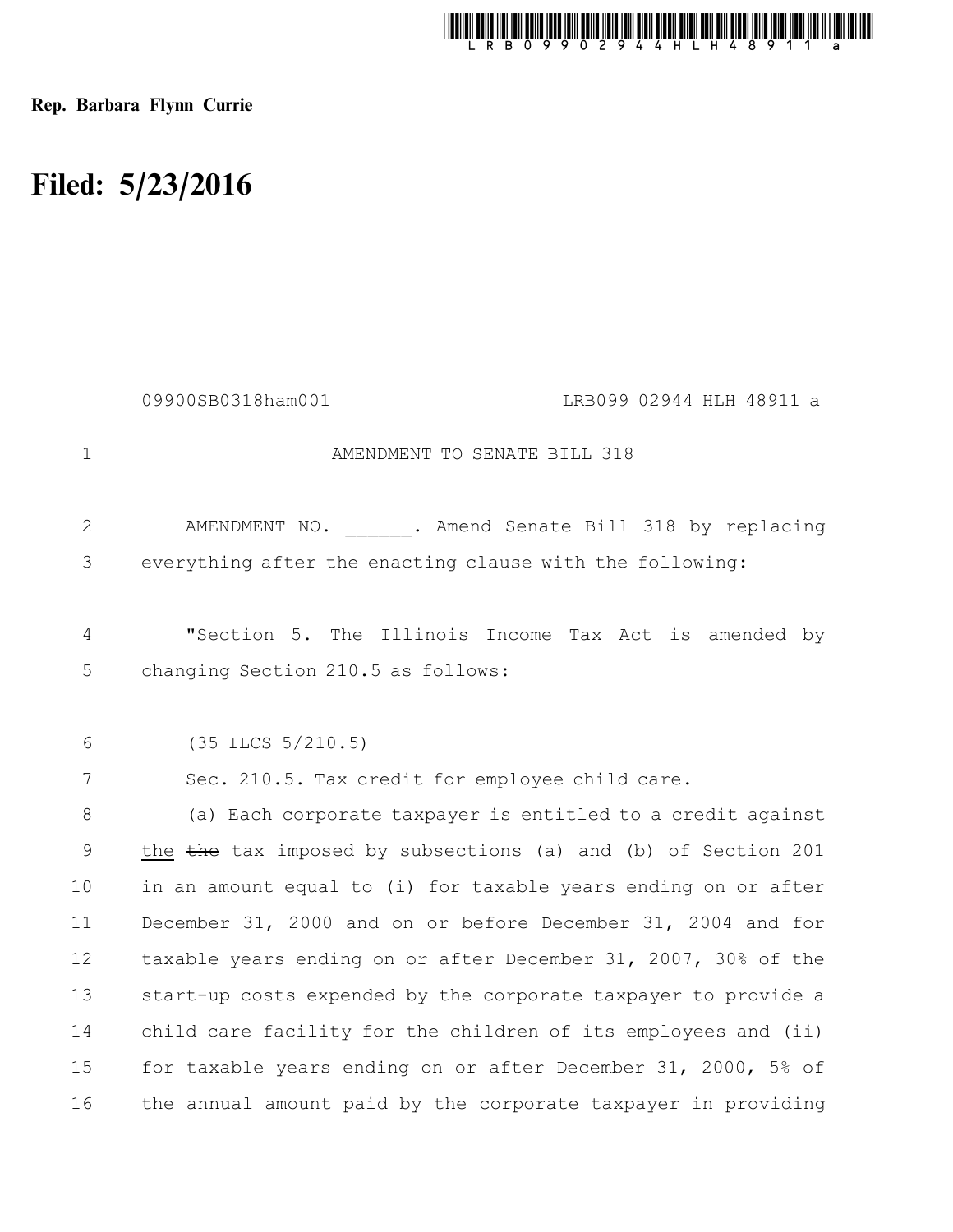09900SB0318ham001 -2- LRB099 02944 HLH 48911 a

the child care facility for the children of its employees. The provisions of Section 250 do not apply to the credits allowed under this Section. If the 5% credit authorized under item (ii) of this subsection is claimed, the 5% credit authorized under Section 210 cannot also be claimed. 1 2 3 4 5

To receive the tax credit under this Section a corporate taxpayer may either independently provide and operate a child care facility for the children of its employees or it may join in a partnership with one or more other corporations to jointly provide and operate a child care facility for the children of employees of the corporations in the partnership. 6 7 8 9 10 11

(b) The tax credit may not reduce the taxpayer's liability to less than zero. If the amount of the tax credit exceeds the tax liability for the year, the excess may be carried forward and applied to the tax liability of the 5 taxable years following the excess credit year. The credit must be applied to the earliest year for which there is a tax liability. If there are credits from more than one tax year that are available to offset a liability, then the earlier credit must be applied first. 12 13 14 15 16 17 18 19 20

(c) As used in this Section, "start-up costs" means planning, site-preparation, construction, renovation, or acquisition of a child care facility. As used in this Section, "child care facility" is limited to a child care facility located in Illinois. 21 22 23 24 25

26

(d) A corporate taxpayer claiming the credit provided by